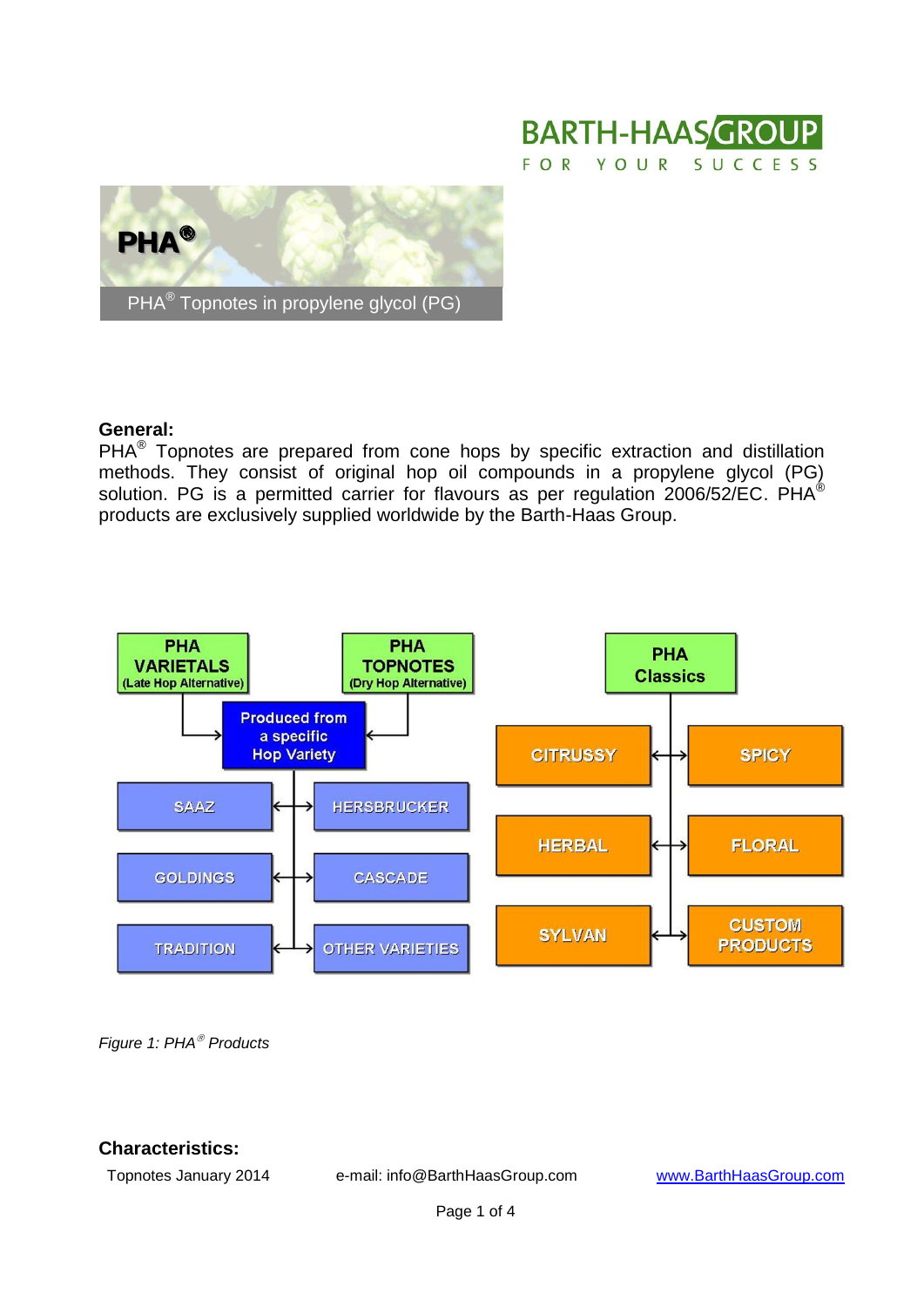

PHA $^{\circledR}$  Topnotes are soluble in beer (or other beverages). In general, PHA $^{\circledR}$  products offer an alternative means of adding hop aroma independent of any other product or process. Specifically, PHA<sup>®</sup> Topnotes give a very intense 'dry hop' aroma to beer that is characteristic of the specific variety from which it is prepared. They enhance pleasant existing flavors in the beer/soft drink and can mask some off-flavors. The following PHA<sup>®</sup> Topnotes are immediately available:

# **PHA® Topnotes:**





**Cascade:** US variety characterised by medium strength and distinct aroma.

Topnotes January 2014 e-mail: info@BarthHaasGroup.com [www.BarthHaasGroup.com](http://www.barthhaasgroup.com/)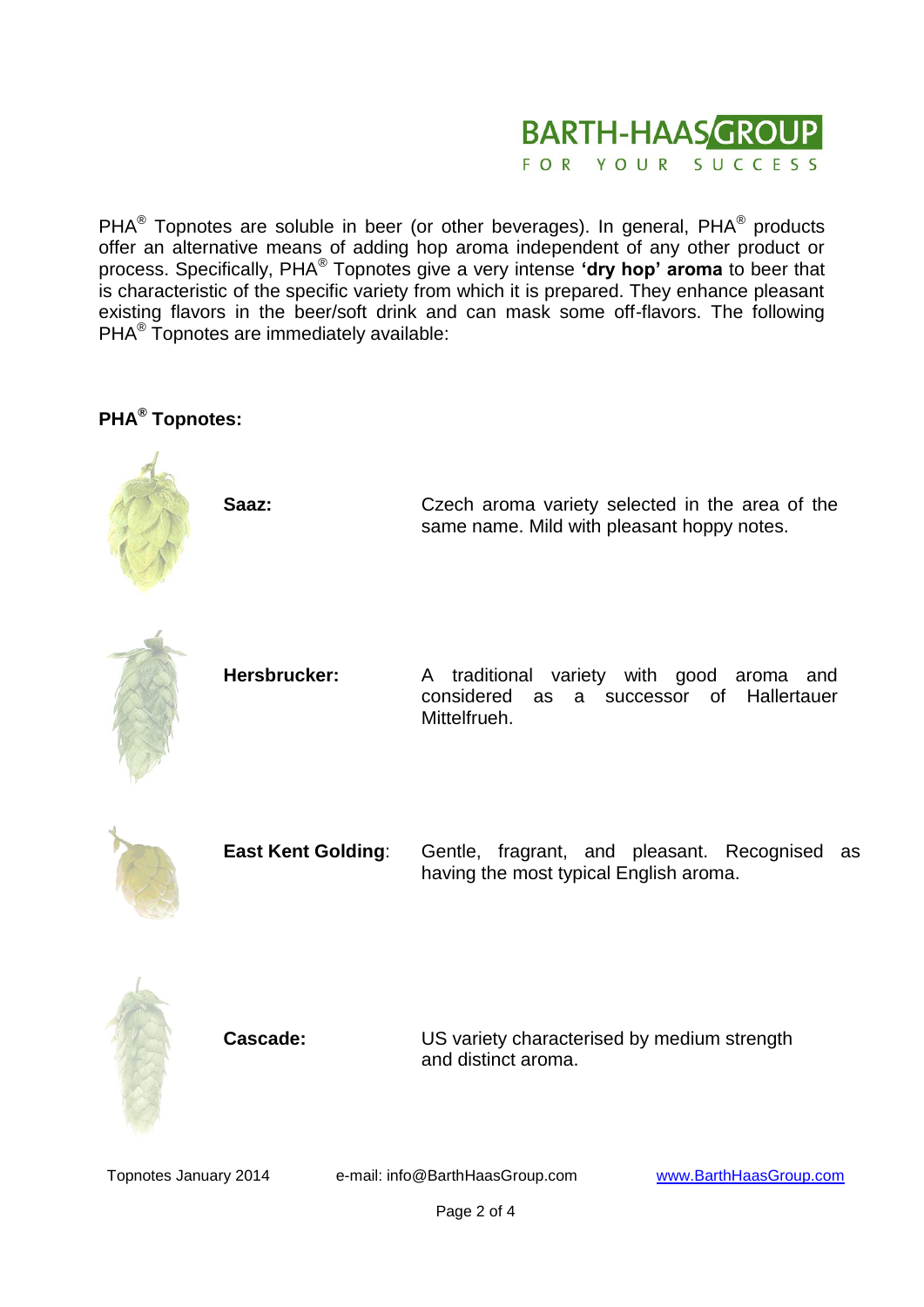



**Styrian Golding:** This variety is cultivated mainly in Slovenia, but also in Styria (Austria). Characteristic aroma.

**Custom Products:** Custom-made PHA® Topnotes from other varieties are available on request.

**Product specifications: Description:** water white solution, can be hazy **Specific Gravity (20<sup>o</sup>C):** 1.034 - 1.037 **Flash point:**  $>90^{\circ}$ C (194 $^{\circ}$ F)

# **Product Use:**

PHA $^{\circledR}$  products are completely soluble in beer and are intended for addition to fined or filtered beers. The required amount of PHA® may be metered directly into the beer stream during transfer to bright beer tank or other appropriate vessel. A usage rate of PHA<sup>®</sup> per hectoliter normally is about 10 ml but might vary between 5 – 40 ml according to the desired intensity of aroma. We recommend laboratory scale trials to determine which concentration gives the desired effect. This evaluation can be carried out on bottles of 250 to 500 ml capacity. The beer chosen for the test should not contain a significant proportion of aroma hops. The rate of initial tasting should be approximately 100 ppm of the PHA® as supplied. PHA® can be dosed directly using a micro syringe or Zipette at a rate of 0.1ul/ml bottle volume. i.e. for a 330ml bottle 33ul gives a dose rate equivalent to 10ml/hl. Chill the beer to normal drinking temperature. Open and introduce the required volume of  $PHA^{\circledast}$  in the headspace of the beer bottle onto the glass or beneath the surface of the beer and reclose the bottle. Invert the bottle several times to ensure mixing and chill again for at least two hours before opening and tasting.

On a large scale, PHA $^{\circ}$  Topnote products are used as a post fermentation addition to finished beer, where 100% utilization is feasible. PHA $^{\circledR}$  Topnote products are lightstable and therefore can be used to introduce hop aroma into a beer brewed using exclusively downstream products such as Tetrahop Gold® and Redihop®. These products may be added without prior dilution to beer either before or after the final filtration preferably by metered injection into a turbulent beer stream during transfer. They can also be added to bright beer without any increase in haze or deterioration in foam stability. If possible the pump should be adjusted to deliver the PHA® over approx. 95% of the total transfer time.

Topnotes January 2014 e-mail: info@BarthHaasGroup.com [www.BarthHaasGroup.com](http://www.barthhaasgroup.com/)